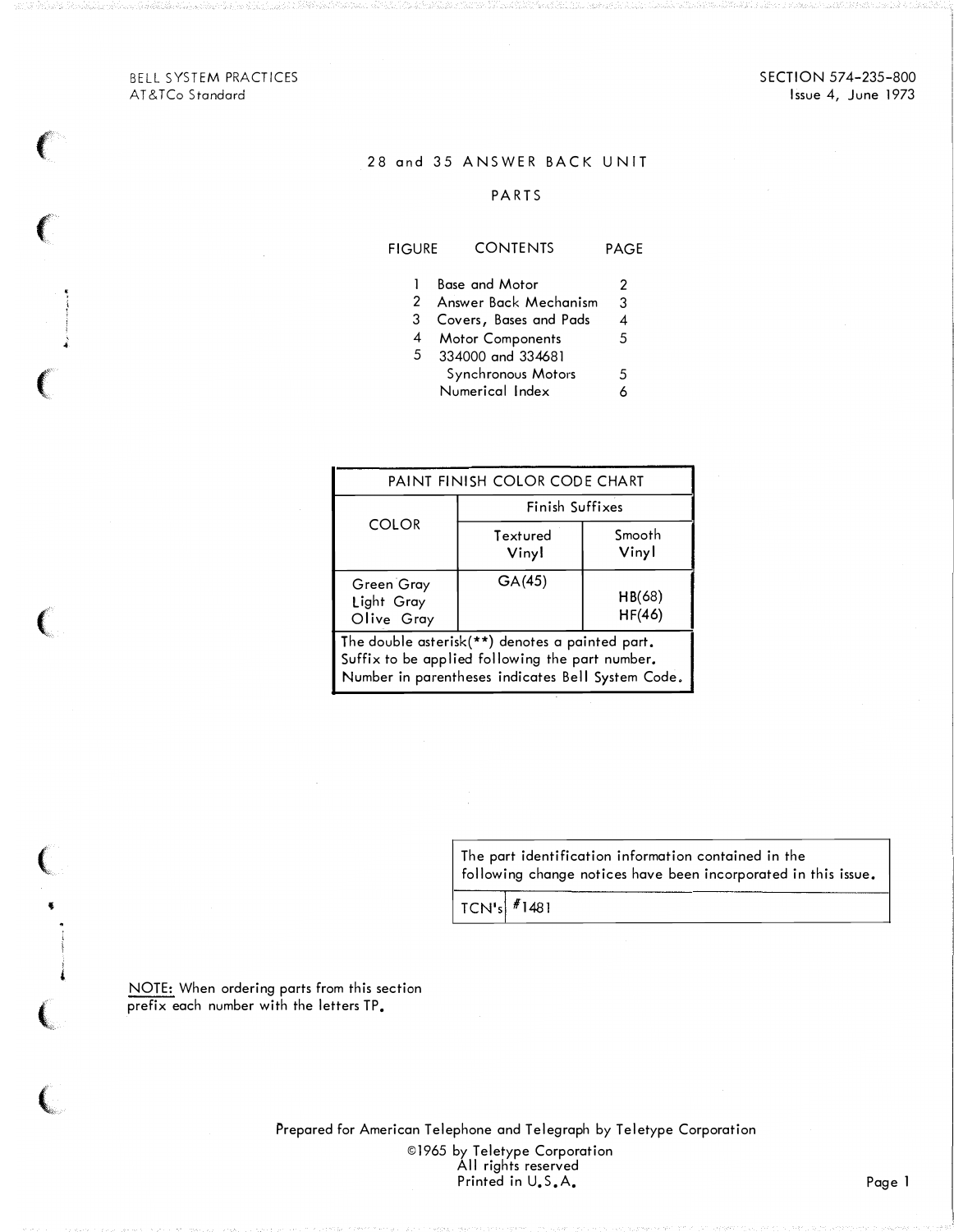SECTION 574-235-800



FIGURE 1 BASE AND MOTOR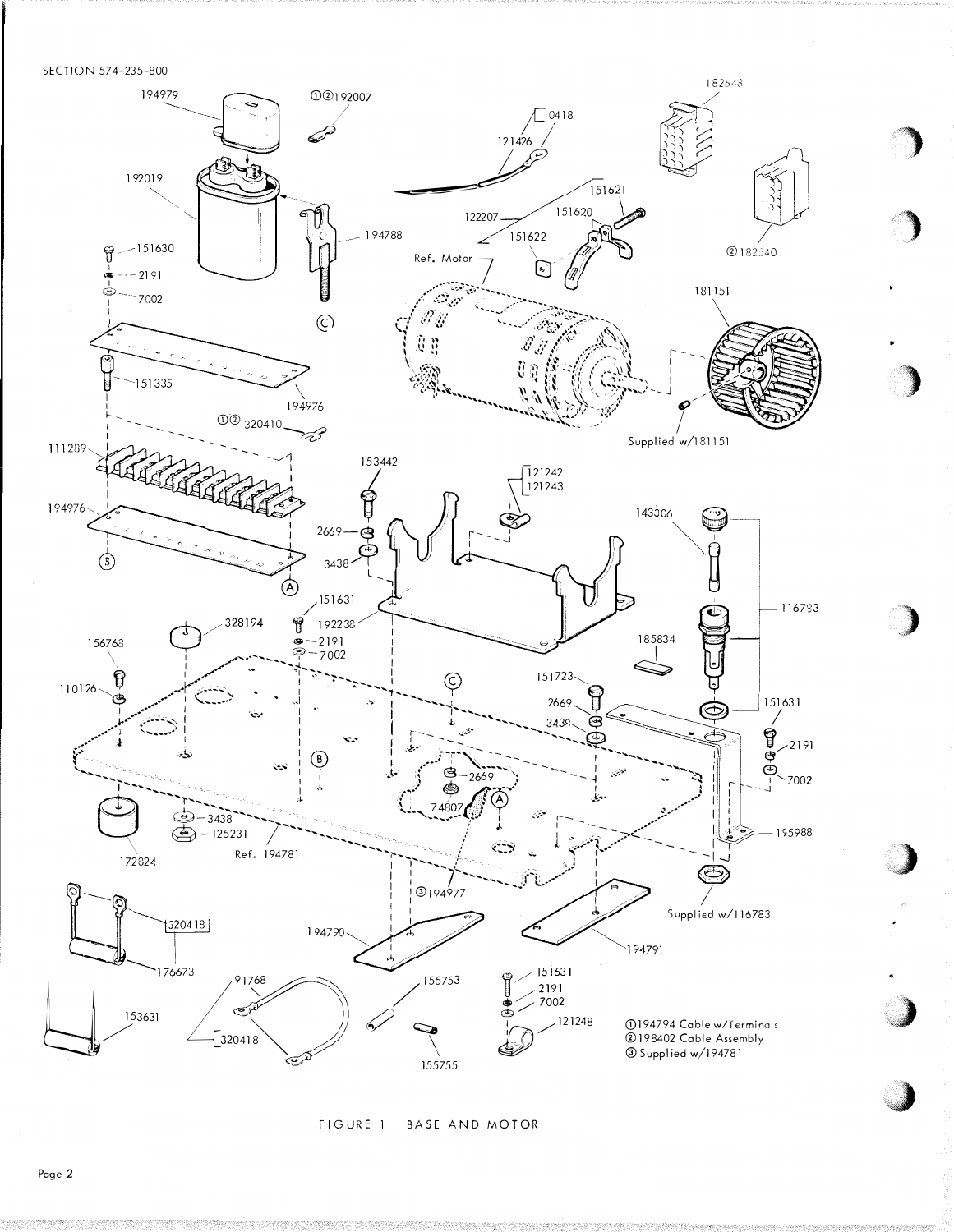

tradi wa Tariki

FIGURE 2. ANSWER BACK MECHANISM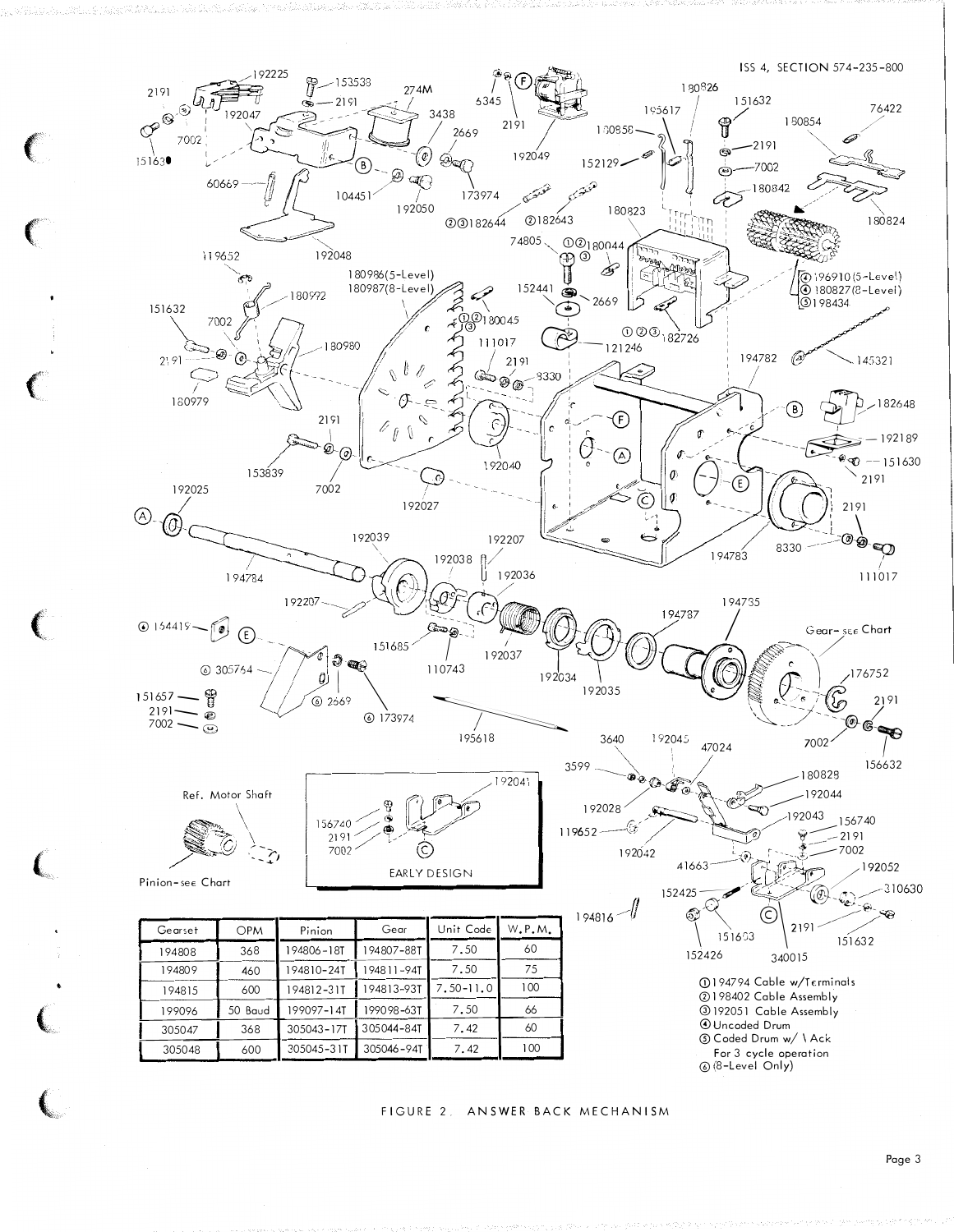

FIGURE 3. COVERS, BASES AND PADS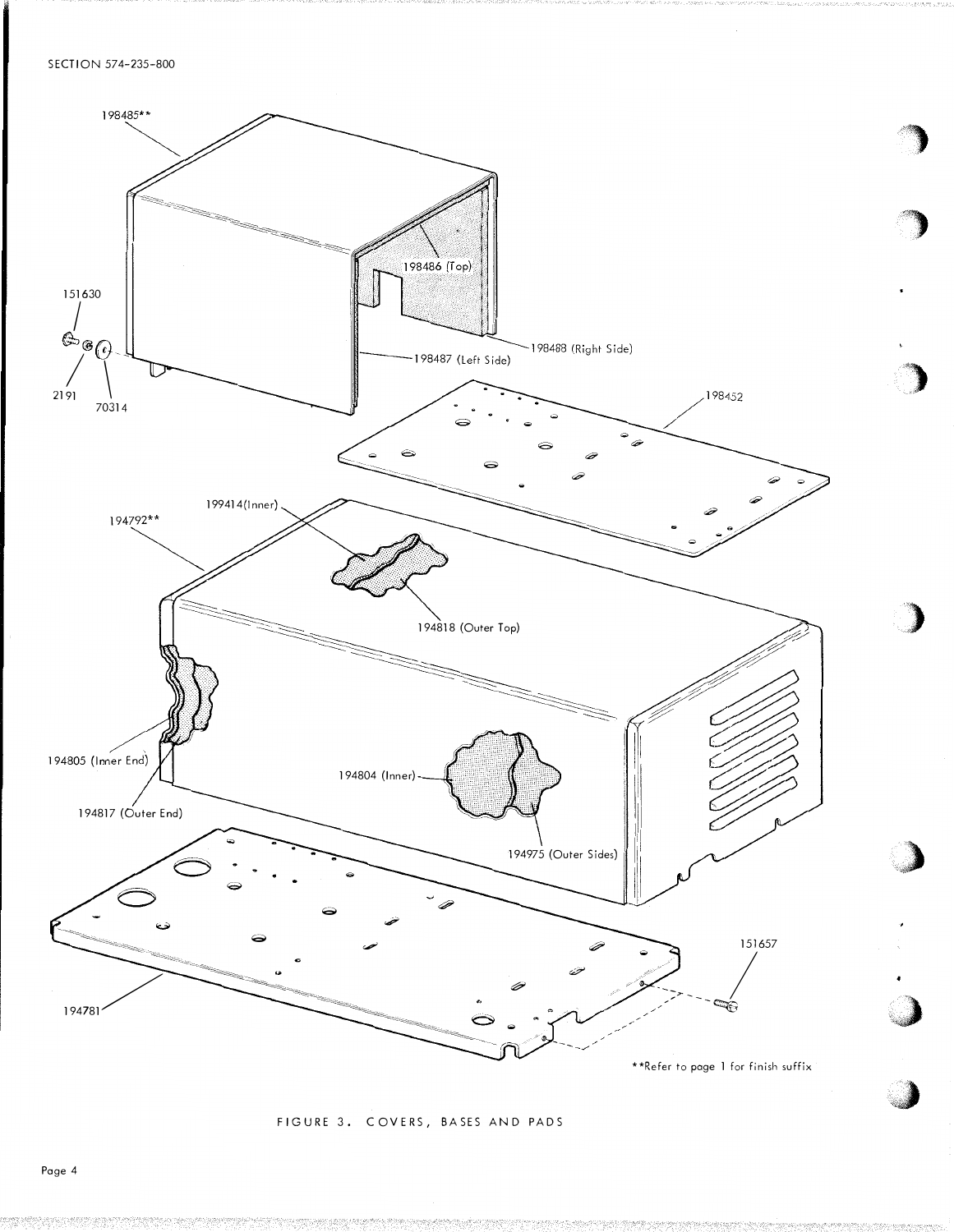#### ISS 4, SECTION 574-235-800



FIGURE 4. MOTOR COMPONENTS



NOTE: Both Motors are Functionally Identical and Only Differ in Appearance, Either One May be Used.

FIGURE 5. 334000 AND 334681 SYNCHRONOUS MOTORS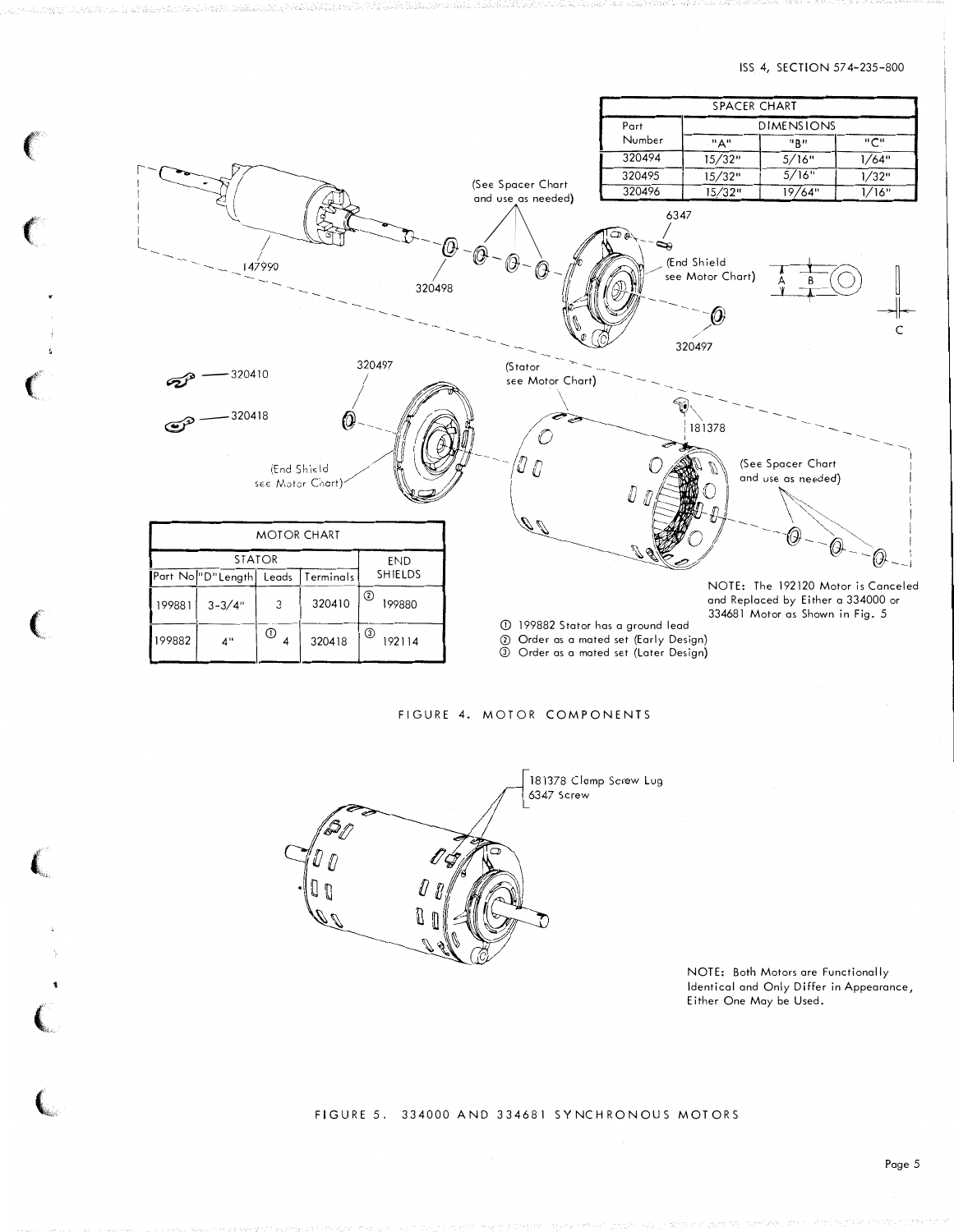# NUMERICAL INDEX

| Part             | Description and                                       | Part   | Description and                 | Part             | Description and                         |
|------------------|-------------------------------------------------------|--------|---------------------------------|------------------|-----------------------------------------|
| Number           | Page Number                                           | Number | Page Number                     | Number           | Page Number                             |
|                  |                                                       |        |                                 |                  |                                         |
| 274M             | Coil, Magnet 3                                        | 152426 | Nut, 6-40 Self-Locking 3        | 192027           | Spacer, Disc 3                          |
| 2191             | Lockwasher 2,3,4                                      | 152441 | Washer, Flat 3                  | 192028           | Bushing, Shoulder 3                     |
| 2669             | Lockwasher 2,3                                        | 153442 | Screw, 10-32 x 1/2 Hex 2        | 192034           | Bearing, Clutch 3                       |
| 3438             | Washer, Flat 2,3                                      | 153538 | Screw, 6-40 x 7/16 Hex 3        | 192035           | Lever, Clutch Release 3                 |
| 3599             | Nut, 4-40 Hex 3                                       | 153631 | Network, Spark Suppression      | 192036           | Drum, Shaft 3                           |
| 3640             | Lockwasher 3                                          |        | 2                               | 192037           | Spring, Right Clutch 3                  |
| 6345             | Nut, 6-32 Hex 3                                       | 153839 | Screw, 6-40 x 5/8 Hex 3         | 192038           | Lever, Stop 3                           |
| 6347             | Screw, 6-32 x 3/8 Rd 5                                | 155753 | Sleeve, 1/8 ID x 1/2"           | 192039           | Cam, Feed 3                             |
| 7002             | Washer, Flat 2,3                                      |        | Lg Insulating 2                 | 192040           | Bearing 3                               |
| 8330             | Washer, Flat 3                                        | 155755 | Sleeve, 11/64 ID x 5/8"         | 192041           | Bracket, Feed Lever 3                   |
| 41663            | Washer, Flat 3                                        |        | Lq Insulating 2                 | 192042           | Shaft 3                                 |
| 47024            | Washer, Flat 3                                        | 156632 | Screw, 6-40 x 13/32 Hex 3       | 192043           | Bail, Feed 3                            |
| 60669            | Spring 3                                              | 156740 | Screw, 6-40 x 7/32 Hex 3        | 192044           | Screw, 4-40 Shoulder 3                  |
| 70314            | Washer, Flat 4                                        | 156768 | Screw, 8-32 x 9/32 Hex 2        | 192045           | Spring, Feed Pawl 3                     |
| 74805            | Screw, 10-32 x 3/4 Hex 3                              | 164419 | Plate, Nut 3                    | 192047           | Bracket, Yoke 3                         |
| 74807            | Nut, 10-32 Shoulder Hex 2                             | 172824 | Foot, Rubber 2                  | 192048           | Armature, Clutch Trip 3                 |
| 76422            | Spring 3                                              | 173974 | Screw, 10-32 x 5/16 Hex 3       | 192049           | Relay 3                                 |
| 91768            | Jumper, 3-1/2" Black 2                                | 176673 | Suppressor, Spark 2             | 192050           | Screw, 10-32 Shoulder 3                 |
| 104451           | Lockwasher 3                                          | 176752 | Ring, Retaining 3               | 192051           | Cable w/Terminals 3                     |
| 110126           | Lockwasher 2                                          | 180044 | Terminal, Tab Type 3            | 192052           | Ring 3                                  |
| 110743           | Lockwasher 3                                          | 180045 | Terminal, Tab Type 3            | 192114           | Shield Assembly 5                       |
| 111017           | Screw, 6-40 x 5/16 Fil 3                              | 180823 | Block, Contact 3                | 192120           | Motor, 115V AC                          |
| 111289           | Block, Terminal 2                                     | 180824 | Contact, Common 3               |                  | Synchronous 5                           |
| 116783           | Holder, Fuse 2                                        | 180826 | Lever, Detent 3                 | 192189           | Bracket, Connector 3                    |
| 119652           | Ring, Retaining 3                                     | 180827 | Drum, Answer-Back 3             | 192207           | Pin, Roll 3                             |
| 121242           | Clamp, 1/8 ID Cable 2                                 | 180828 | Pawl, Feed 3                    | 192225           | Contact Assembly 3                      |
| 121243           | Clamp, 3/16 ID Cable 2                                | 180842 | Spacer, .050" Thk 3             | 192238           | Bracket, Motor Mounting                 |
| 121246           | Clamp, 3/8 ID Cable 3                                 | 180854 | Brace 3                         |                  | $\overline{a}$                          |
| 121248           | Clamp, 1/2 ID Cable 2                                 | 180858 | Contact, Wire 3                 | 194781           | Base w/Pad 2,4                          |
| 121426           | Jumper, 7-3/4" Black 2                                | 180979 | Brush, Carbon 3                 | 194782           | Bracket, Mounting 3                     |
| 122207           | Strap Assembly 2                                      | 180980 | Holder, Brush 3                 | 194783           | Bearing 3                               |
| 125231           | Nut, 10-32 Hex 2                                      | 180986 | Disc, 5 Level 3                 | 194784           | Shaft, Main 3                           |
| 143306           | Fuse, SL-BL 1 Amp 2                                   | 180987 | Disc, 8 Level 3                 | 194785           | Sleeve, Clutch 3                        |
| 145321           | Tie, Cable 3                                          | 180992 | Spring, Torsion 3               | 194787           | Washer, Flat 3                          |
| 147990           | Rotor 5                                               | 181151 | Fan 2                           | 194788           | Bracket, Capacitor 2                    |
| 151335           | Stud 2                                                | 181378 | Lug, Clamp Screw 5              | 194790           | Plate, Nut 2                            |
| 151603           | Spacer 3                                              | 182540 | Connector, 15 Pt Plug           | 194791           | Plate, Nut 2                            |
| 151620           | Strap, Motor Mounting 2                               |        | Type 2<br>Terminal, Plug Type 3 | 194792**         | Cover w/Pads 4<br>Cable w/Terminals 2,3 |
| 151621           | Screw, 6-32 x 3/4 Rd 2                                | 182643 | Terminal, Receptacle Type       | 194794           | Pad, Inner 4                            |
| 151622           | Nut, 6-32 Sq 2                                        | 182644 | 3                               | 194804           | Pad, Inner End 4                        |
| 151630           | Screw, 6-40 x 1/4 Hex                                 |        | Connector, 12 Pt Receptacle     | 194805           | Pinion, 18T 3                           |
|                  | 2,3,4                                                 | 182648 | Type $2,3$                      | 194806<br>194807 | Gear, 88T 3                             |
| 151631           | Screw, 6-40 x 5/16 Hex 2                              | 182726 | Terminal, Receptacle Type       | 194808           | Gearset, 60 WPM 3                       |
| 151632           | Screw, 6-40 x 5/16 Hex 3                              |        | 3                               | 194809           | Gearset, 75 WPM 3                       |
| 151657           | Screw, 6-40 x 1/4 Fil 3,4<br>Screw, 4-40 x 5/16 Fil 3 | 185834 | Plate, Identification 2         | 194810           | Pinion, 24T 3                           |
| 151685           | Screw, 10-32 x 3/8 Hex 2                              | 192007 | Terminal, Tab Type 2            | 194811           | Gear, 94T 3                             |
| 151723<br>152129 | Spring 3                                              | 192019 | Capacitor, 3 MFD 2              | 194812           | Pinion, 31T 3                           |
| 152425           | Post, Spring 3                                        | 192025 | Washer, Flat 3                  | 194813           | Gear, 93T 3                             |
|                  |                                                       |        |                                 |                  |                                         |

\*\*Refer to page l for finish suffix

'')

' ' ''')

 $\ddot{\phantom{0}}$ 

'�)

,)

'�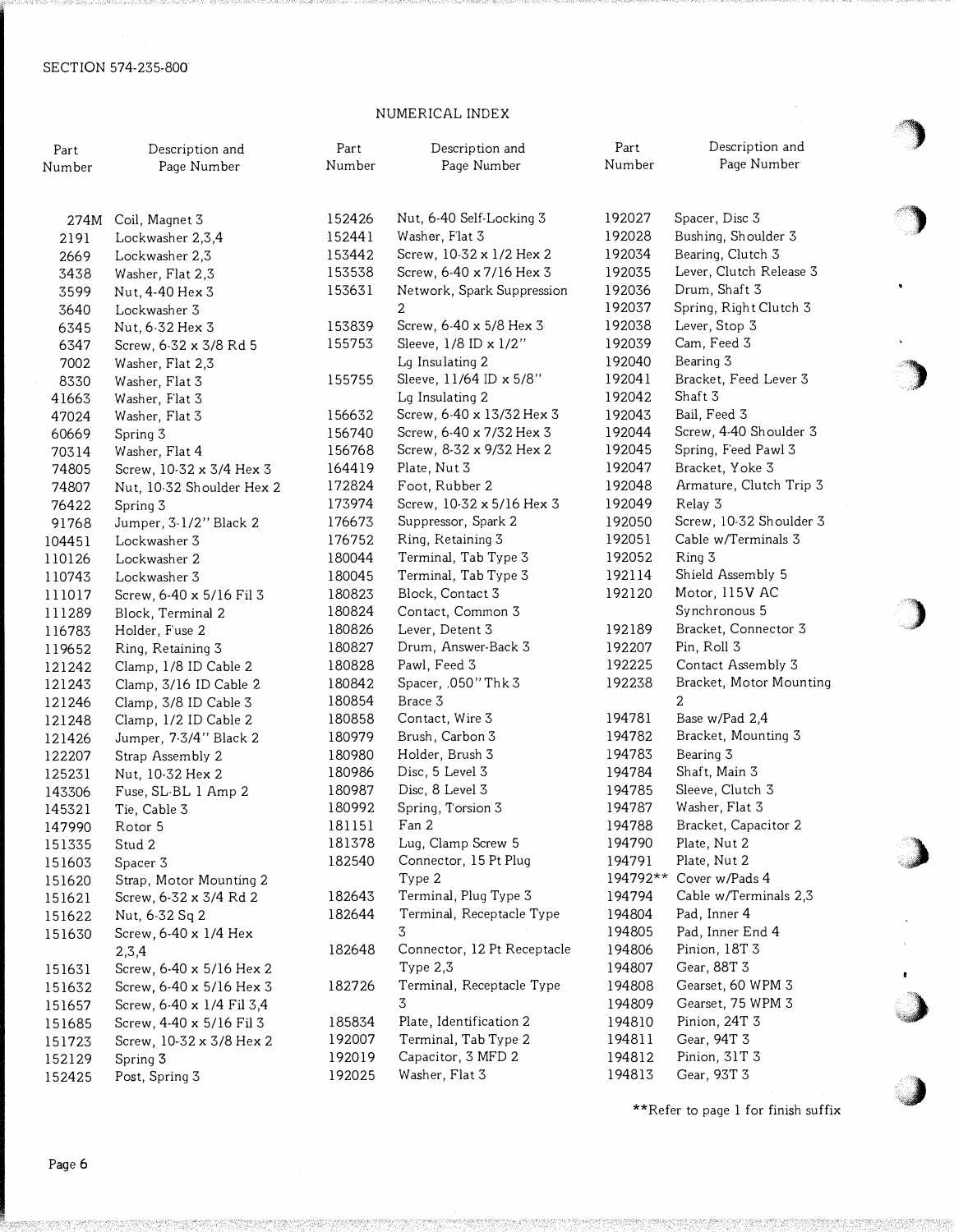# NUME RICAL INDEX (Continued)

|         | Part   | Description and       | Part     | Description and   | Part   | Description and          |
|---------|--------|-----------------------|----------|-------------------|--------|--------------------------|
|         | Number | Page Number           | Number   | Page Number       | Number | Page Number              |
|         |        |                       |          |                   |        |                          |
|         | 194815 | Gearset, 100 WPM 3    | 198452   | Plate, Base 4     | 305047 | Gearset 3                |
|         | 194816 | Spring 3              | 198485** | Cover w/Pads 4    | 305048 | Gearset 3                |
|         | 194817 | Pad, Outer End 4      | 198486   | Pad, Top 4        | 305764 | Guard, Gear 3            |
|         | 194818 | Pad, Outer Top 4      | 198487   | Pad, Side 4       | 310630 | Bushing, Eccentric 3     |
|         | 194975 | Pad, Outer Side 4     | 198488   | Pad, Side 4       | 320410 | Terminal, Spade Type 2,5 |
|         | 194976 | Insulator, Terminal 2 | 199096   | Gearset, 67 WPM 3 | 320418 | Terminal, Ring Type 2,5  |
|         | 194977 | Pad, Base 2           | 199097   | Pinion, 14T 3     | 320494 | Spacer, .015" Thk 5      |
|         | 194979 | Cap, Terminal 2       | 199098   | Gear, 63T 3       | 320495 | Spacer, .031" Thk 5      |
|         | 195617 | Spring 3              | 199414   | Panel 4           | 320496 | Spacer, .062" Thk 5      |
|         | 195618 | Jumper, 5-1/4" White- | 199880   | Shield Assembly 5 | 320497 | Washer, Rubber 5         |
| .<br>Sa |        | Purple 3              | 199881   | Stator 5          | 320498 | Washer, Spring 5         |
|         | 195988 | Bracket 2             | 199882   | Stator 5          | 328194 | Bushing, Shoulder 2      |
|         | 196910 | Drum, Answer-Back 3   | 305043   | Pinion, 17T 3     | 334000 | Motor, Synchronous 5     |
|         | 198402 | Cable Assembly 2.3    | 305044   | Gear, 84T 3       | 334681 | Motor, 115V AC           |
|         | 198434 | Drum, Coded 3         | 305045   | Pinion, 31T 3     |        | Synchronous 1,5          |
|         |        |                       | 305046   | Gear, 94T 3       | 340015 | Bracket, Feed Bail 3     |

 $\epsilon$ 

 $\left(\right.$ 

 $\big($ 

 $\begin{array}{c} \begin{array}{c} \cdot \end{array} \\ \begin{array}{c} \cdot \end{array} \end{array}$ 

\*\*Refer to page 1 for finish suffix